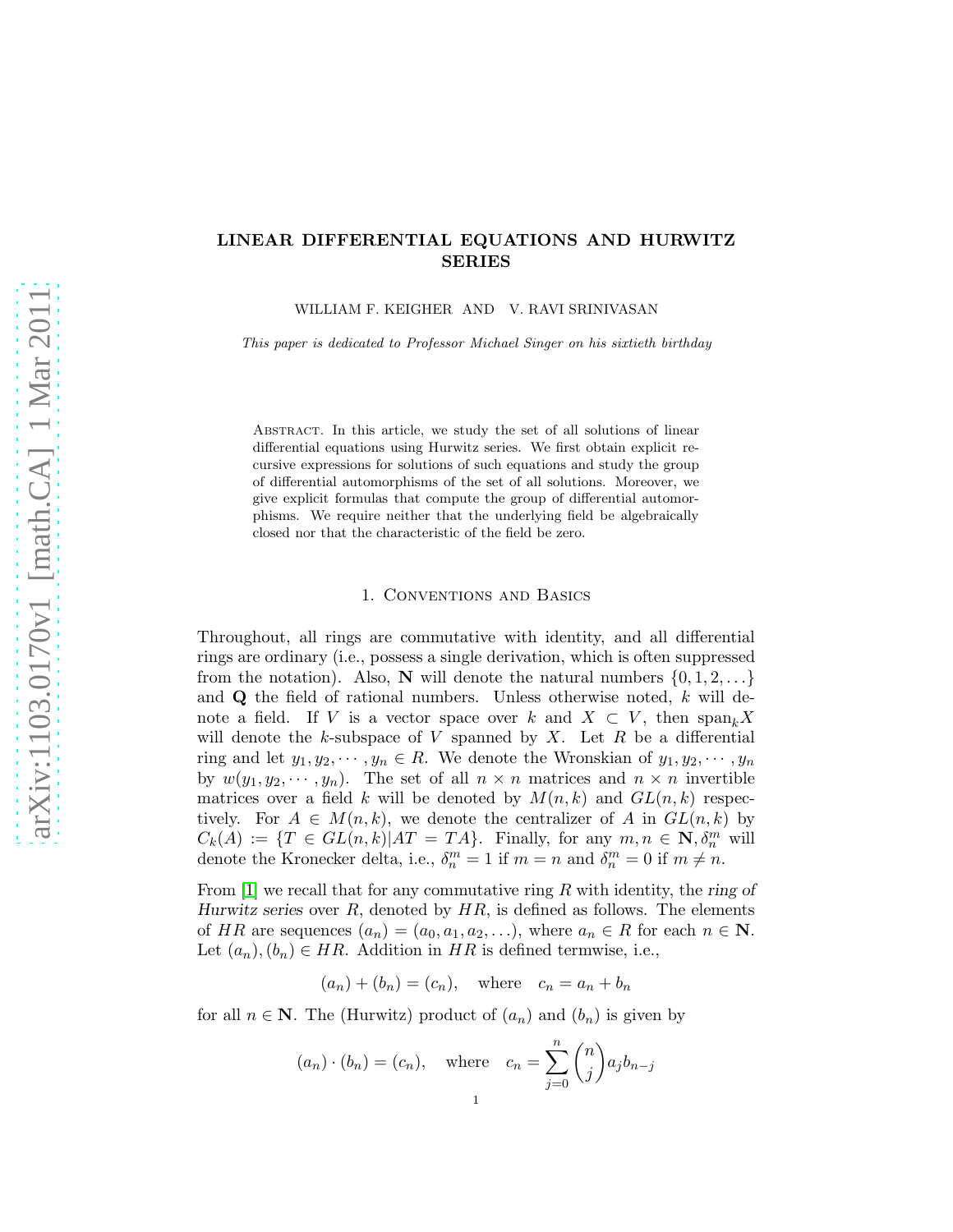for all  $n \in \mathbb{N}$ . We recall from [\[1\]](#page-10-0) that if  $\mathbf{Q} \subseteq R$ , then  $HR \cong R[[t]]$  via the mapping  $(a_n) \mapsto \sum_{n=0}^{\infty} \frac{a_n}{n!}$  $\frac{a_n}{n!}t^n$ .

Moreover, HR is a differential ring with derivation  $\partial_R : HR \to HR$  given by

$$
\partial_R((a_0,a_1,a_2,\ldots))=(a_1,a_2,a_3,\ldots).
$$

We will often write  $\partial$  in place of  $\partial_R$ . We have, as in [\[2\]](#page-10-1), for any  $j \in \mathbb{N}$ , the additive mapping  $\pi_j : HR \to R$  defined by  $\pi_j((a_n)) = a_j$ .

In  $[1]$  it was shown that H is a functor from **Comm** (the category of commutative rings with identity) to Diff (the category of ordinary differential rings) which is the right adjoint to the functor  $U : Diff \rightarrow \text{Comm that}$ "forgets" the derivation d of a differential ring  $(R, d)$ . This can be expressed as follows.

**Proposition 1.1.** For any differential ring  $(R, d)$  and any ring S, there is a natural bijection between the sets of morphisms

$$
Comm(R, S) \cong Diff((R, d), (HS, \partial_S)).
$$

In particular, for any ring homomorphism  $f: R \rightarrow S$ , there is a unique differential ring homomorphism

$$
\tilde{f}:(R,d)\to (HS,\partial_S)
$$
 given by  $\tilde{f}(r)=(f(r),f(d(r)),f(d^2(r)),\ldots).$ 

## 2. Linear Homogenous Differential Operators

Throughout this section, let k be a field of any characteristic and let  $Hk$ be the differential ring of Hurwitz series over k. Let  $h_0, \ldots, h_{n-1} \in Hk$  and consider the monic linear homogeneous differential operator

$$
L: Hk \to Hk
$$

defined for any  $h \in Hk$  by

$$
L(h) = \partial^{n}(h) + \sum_{i=0}^{n-1} h_i \partial^{i}(h).
$$

We are interested in solutions to  $L(h) = 0$  in Hk. To this end, let  $V =$  ${h \in Hk \mid L(h) = 0}$ . We see from Corollary 4.3 of [\[2\]](#page-10-1) that for any  $c_0, c_1, \ldots, c_{n-1} \in k$ , there exists a unique  $y \in V$  such that  $\pi_i(y) = c_i$  for  $j = 0, 1, \ldots, n - 1.$ 

<span id="page-1-0"></span>**Proposition 2.1.** Let  $h_0, h_1, \ldots, h_{n-1} \in Hk$ , and let L be the linear homogeneous differential operator on Hk defined for any  $h \in Hk$  by

$$
L(h) = \partial^{n}(h) + \sum_{i=0}^{n-1} h_i \partial^{i}(h).
$$

Then  $V$  is an n-dimensional  $k$ -vector space.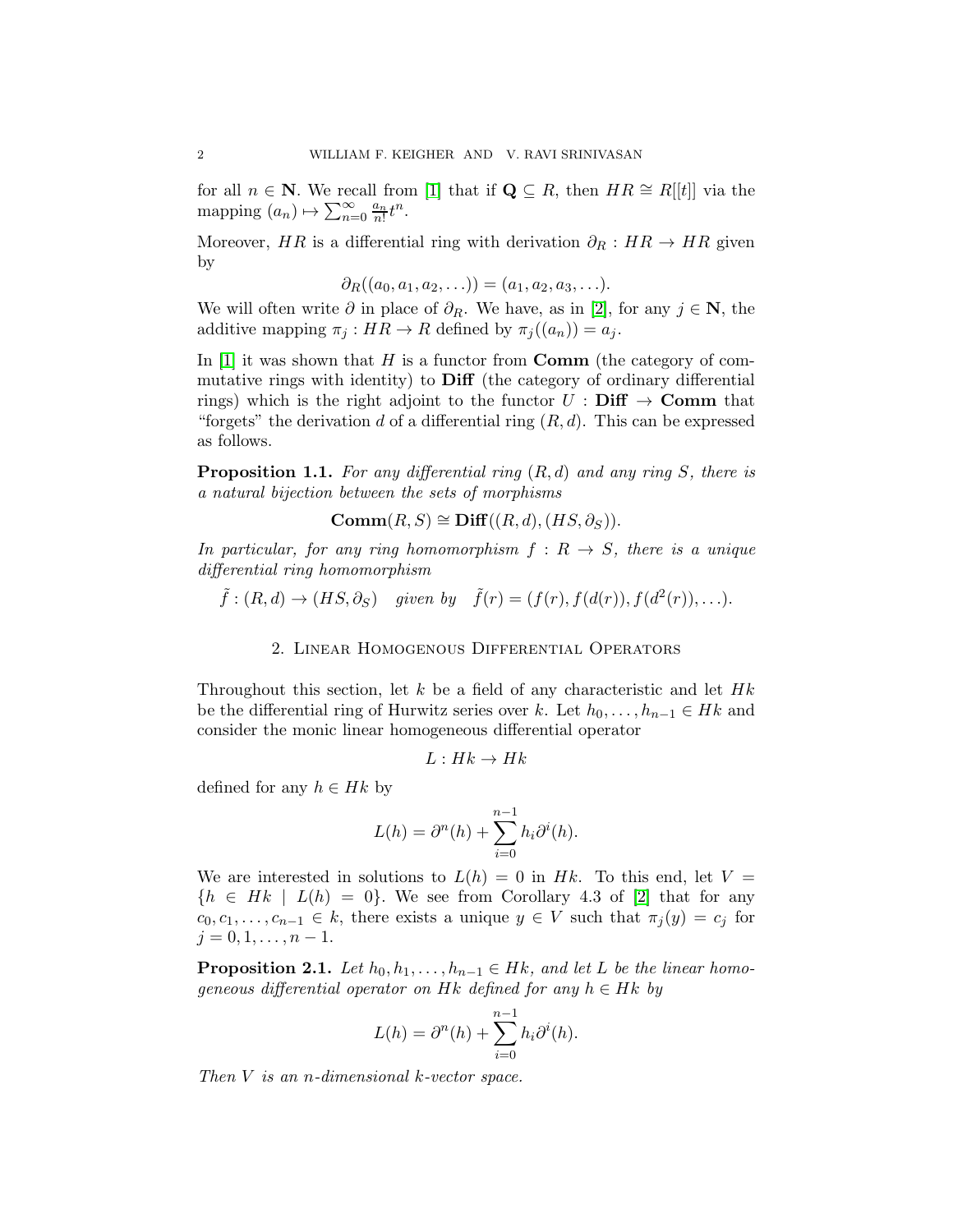*Proof.* Since  $L : Hk \to Hk$  is a k-linear operator, it is clear that  $V = \text{ker}(L)$ is a k-vector space, so it remains to prove that  $\dim_k V = n$ . To see this, we define a mapping  $T: k^n \to V$  as follows: If  $\underline{a} = (a_1, \ldots, a_n) \in k^n$ , then  $T(a)$  is the unique solution in Hk to  $L(h) = 0$  such that  $\pi_i(T(a)) = a_{i+1}$  for  $i = 0, \ldots, n-1$  by [\[2,](#page-10-1) Corollary 4.3]. It is clear that T is a k-vector space isomorphism, from which the result follows.

It follows that  $Hk$  has the following "completeness" property: Any  $n^{th}$  order monic linear homogeneous ordinary differential equation with coefficients in Hk has a complete set of n linearly independent solutions in  $Hk$ .

This can be done more generally as follows. Let A denote any commutative ring with identity, let  $h_0, h_1, \ldots, h_{n-1} \in HA$  and  $c_0, c_1, \ldots, c_{n-1} \in A$ . As before, consider the linear homogeneous differential operator L defined on HA for any  $h \in HA$  by  $L(h) = \partial^n(h) + \sum_{i=0}^{n-1} h_i \partial^i(h)$ . We know from Corollary 4.3 of [\[2\]](#page-10-1) that for any  $c_0, c_1, \ldots, c_{n-1} \in A$ , there is a unique solution  $y \in HA$  to  $L(h) = 0$  such that  $\pi_i(y) = c_i$  for each  $i = 0, 1, \ldots, n - 1$ . We now give a constructive method for finding solutions to  $L(h) = 0$  in HA.

**Proposition 2.2.** Let A be a commutative ring with identity, let  $h_i \in HA$ and let  $c_i \in A$  for  $i = 0, \ldots, n - 1$ . Let L be the linear homogeneous differential operator defined on HA for any  $h \in HA$  by

$$
L(h) = \partial^{n}(h) + \sum_{i=0}^{n-1} h_i \partial^{i}(h).
$$

The unique solution  $y \in HA$  to  $L(h) = 0$  such that  $\pi_i(y) = c_i$  for each  $i = 0, 1, \ldots, n-1$  is given by

(1) 
$$
\pi_i(y) = c_i, i = 0, 1, \dots, n-1
$$

and

(2) 
$$
\pi_{n+m}(y) = -\sum_{i=0}^{n-1} \sum_{j=0}^{m} {m \choose j} \pi_j(h_i) \pi_{m-j+i}(y), m \in \mathbf{N}.
$$

*Proof.* Clearly  $y \in HA$  given by the above prescription is unique, and y satisfies the initial conditions  $\pi_i(y) = c_i, i = 0, 1, \dots, n-1$  by definition, so we must only show that  $L(y) = 0$ . This means we must show that for each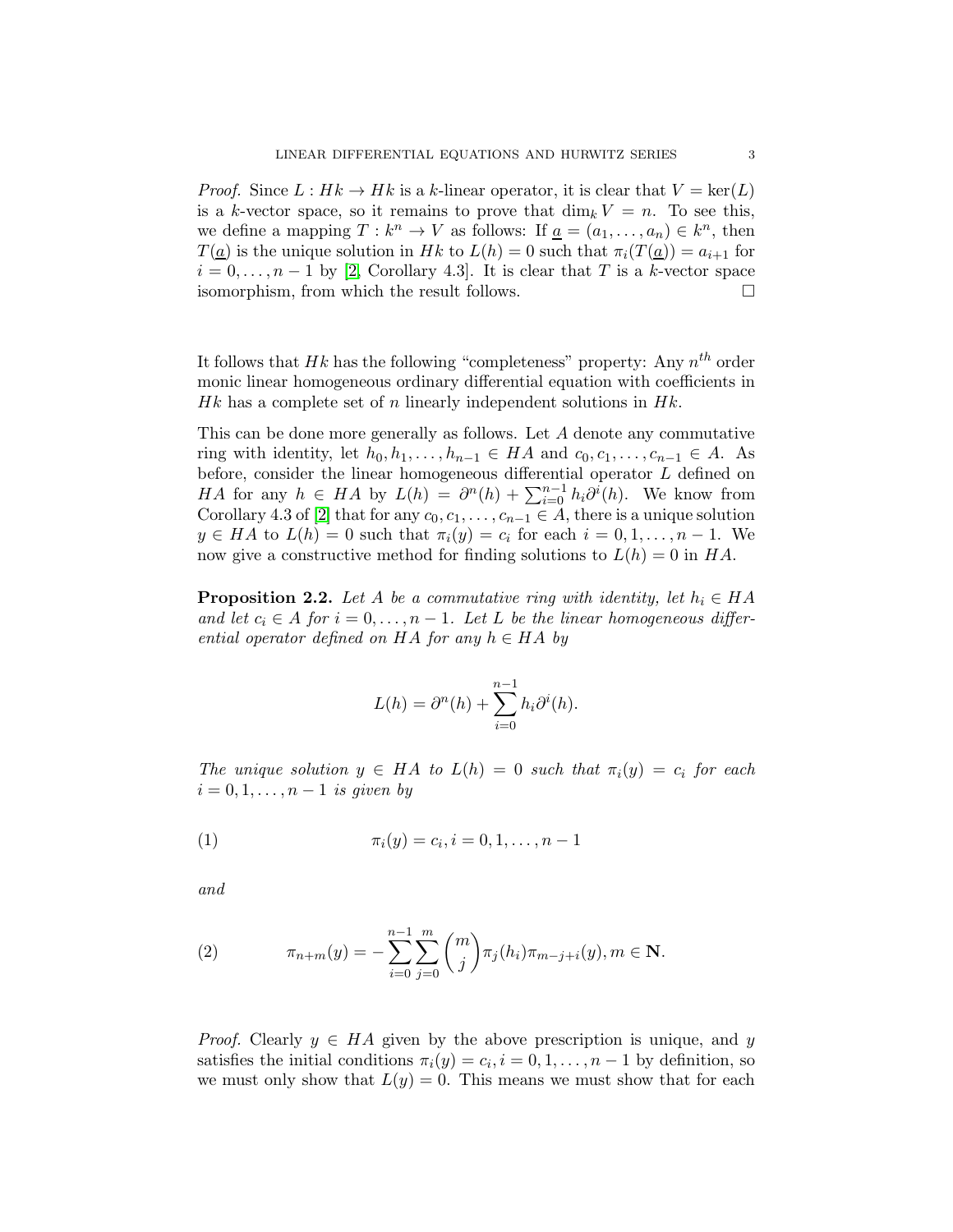$r \in \mathbf{N}, \pi_r(L(y)) = 0.$  Now we have  $\pi_r(L(y)) =$  $\sum^{n-1}$  $i=0$  $\pi_r(h_i\partial^i(y)) + \pi_r(\partial^n(y))$ =  $\sum^{n-1}$  $i=0$  $\sum_{r}$  $j=0$  $\int$ j  $\int \pi_j(h_i) \pi_{r-j}(\partial^i(y)) + \pi_r(\partial^n(y))$ =  $\sum^{n-1}$  $i=0$  $\sum_{r}$  $j=0$  $\int$ j  $\bigg\}\pi_j(h_i)\pi_{r-j+i}(y)+\pi_{r+n}(y)$ =  $\sum_{ }^{n-1}$  $i=0$  $\sum_{r}$  $j=0$  $\int$ j  $\Big(\pi_j(h_i)\pi_{r-j+i}(y) + (-1)^{n-j}$  $\sum^{n-1}$  $i=0$  $\sum_{r}$  $j=0$  $\int$ j  $\bigg(\pi_j(h_i)\pi_{r-j+i}(y))$  $= 0.$ 

The following corollary gives a very simple description of the solutions in the case that the coefficients of the equation are constants.

 $\Box$ 

<span id="page-3-0"></span>**Corollary 2.3.** Let A be a commutative ring with identity, let  $a_0, \ldots, a_{n-1} \in$ A and let  $c_0, \ldots, c_{n-1} \in A$ . Let L be the linear homogeneous differential operator defined on HA for any  $h \in HA$  by

$$
L(h) = \partial^{n}(h) + \sum_{i=0}^{n-1} a_i \partial^{i}(h).
$$

The unique solution  $y \in HA$  to  $L(h) = 0$  such that  $\pi_i(y) = c_i$  for each  $i = 0, 1, \ldots, n-1$  is given by

(3) 
$$
\pi_i(y) = c_i, i = 0, 1, \dots, n-1
$$

and

(4) 
$$
\pi_{n+m}(y) = -\sum_{i=0}^{n-1} a_i \pi_{m+i}(y), m \in \mathbf{N}.
$$

or more simply,

(5) 
$$
y_{n+m} = -\sum_{i=0}^{n-1} a_i y_{m+i}, m \in \mathbf{N}.
$$

*Proof.* Since the  $h_i = a_i$  are constants, we have  $\pi_j(h_i) = a_i$  if  $j = 0$  and  $\pi_j(h_i) = 0$  if  $j \geq 1$ . Therefore the only nonzero term in the inner sum is the  $j = 0$  term. From this the result follows.

Corollary [2.3](#page-3-0) shows that, in the case of constant coefficients, the solutions  $y \in Hk$  to  $L(Y) = 0$  are linearly recursive sequences.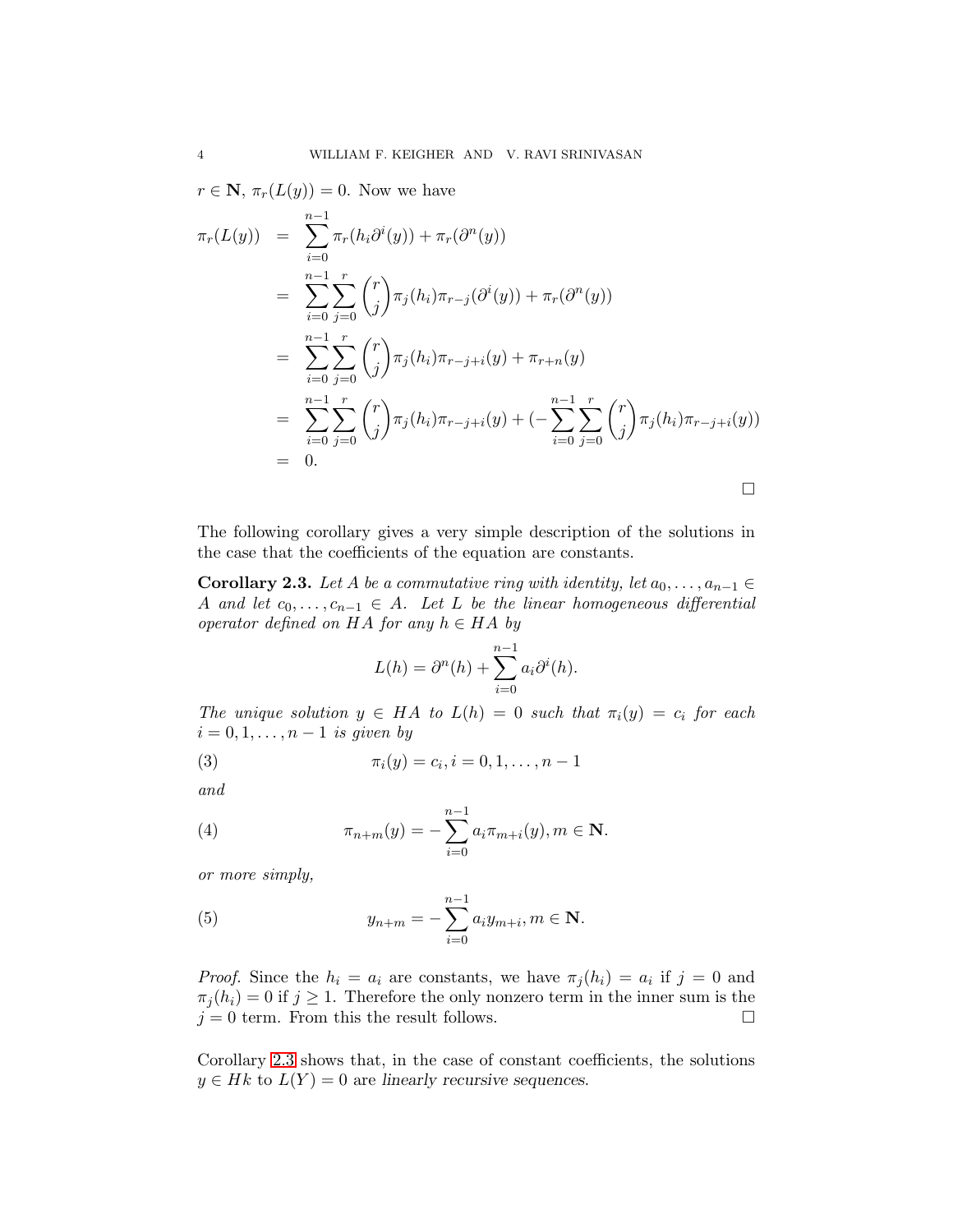## 3. Linear Homogeneous Differential Equations with Constant **COEFFICIENTS**

As before, let k be a field of any characteristic and let  $Hk$  be the differential ring of Hurwitz series over k. For any  $\beta \in k$ , the element  $\exp(\beta) =$  $(1, \beta, \beta^2, \ldots, \beta^n, \ldots) \in Hk$  is called the exponential of  $\beta$ . Note that for any  $c \in k$ ,  $c \exp(\beta)$  is the unique solution in Hk to the differential equation  $\partial(y) - \beta y = 0$  with initial condition  $y(0) = c$ . The following result is immediate.

**Lemma 3.1.** Let  $\alpha, \beta \in k$ . Then

(1)  $\exp(\alpha + \beta) = \exp(\alpha) \exp(\beta)$  $(2) \exp(0) = 1$ (3) For each  $\beta \in k$ ,  $\exp(\beta)$  is invertible in Hk, and  $\exp(-\beta) = \exp(\beta)^{-1}$ .

From [\[2\]](#page-10-1) we recall the divided powers  $x^{[i]}$  in Hk, for  $i \in \mathbb{N}$ , defined by  $x^{[i]} = (\delta_n^i)$ , so that

$$
x^{[0]} = 1_{Hk}, \quad x^{[1]} = x = (0, 1, 0, 0, \dots, 0, \dots), \quad x^{[2]} = (0, 0, 1, 0, \dots),
$$

etc. Using the natural topology on  $Hk$  and the divided powers  $x^{[i]}$ , we have  $\exp(\beta) = \sum_{i=0}^{\infty} \beta^i x^{[i]} = \sum_{i=0}^{\infty} (\beta x)^{[i]}$ . We will denote  $\exp(\beta)$  by  $e^{\beta x}$ .

For simplicity, assume that  $k$  is algebraically closed, although we shall see later that this assumption won't be necessary. Let  $V$  be a  $k$ -subspace of Hk that is closed under the derivation  $\partial$  which we denote by '. We denote the group of all k-differential automorphisms of V by  $G(V|k)$ . That is,  $G(V|k) := \{ \sigma \in \text{Aut}_k V \mid \sigma(v)' = \sigma(v') \text{ for all } v \in V \}.$  We will sometimes denote  $G(V|k)$  by  $G(L|k)$  if V is the full set of solutions of a linear homogeneous differential equation  $L(Y) = 0$ .

3.1. Computing the group  $G(V|k)$ . Let  $y \in Hk$  be a non-zero solution of the equation  $Y' = \alpha Y$  where  $\alpha \in k$  and let  $\pi_0(y) = c$ . Then from Corollary 4.3 of [\[2\]](#page-10-1), it follows that  $y = ce^{\alpha x}$ . Thus  $V = \{ce^{\alpha x} | c \in k\}$  forms a full set of solutions of the equation  $Y' = \alpha Y$ . Let  $\sigma \in G(V|k)$  and note that  $\sigma(e^{\alpha x})' = \alpha \sigma(e^{\alpha x})$ . Thus  $\sigma(e^{\alpha x})$  is also a solution of  $Y' = \alpha Y$ . Therefore there is some  $c_{\sigma} \in k^*$  such that  $\sigma(e^{\alpha x}) = c_{\sigma}e^{\alpha x}$ . Also note that  $\sigma\tau(e^{\alpha x}) =$  $c_{\tau}\sigma(e^{\alpha x}) = c_{\tau}c_{\sigma}e^{\alpha x} = c_{\sigma}c_{\tau}e^{\alpha x} = \tau\sigma(e^{\alpha x})$ . Thus  $G(V|k) \hookrightarrow (k^*, \times)$  by  $\sigma \mapsto c_{\sigma}$  is an injective group homomorphism. Moreover, for any  $c \in k^*$ , we may define  $\sigma_c: V \to V$  by  $\sigma_c(e^{\alpha x}) = ce^{\alpha x}$ . It is clear that  $\sigma_c$  is a k-differential automorphism of V. Thus  $G(V|k) \cong (k^*, \times)$ .

More generally, for  $\alpha \in k$ , consider the k-subspace  $V_t$  of Hk defined by

$$
V_t = \mathrm{Span}_k\{z_0, z_1, \cdots, z_t\},\
$$

where  $z_j = x^{[j]}e^{\alpha x}$  for  $j = 0, 1, \dots, t$ . It can be shown that  $\{z_0, z_1, \dots, z_t\}$  is linearly independent over k, since  $w(z_0, z_1, \dots, z_t) = z_0^{t+1} = e^{(t+1)\alpha x}$ , which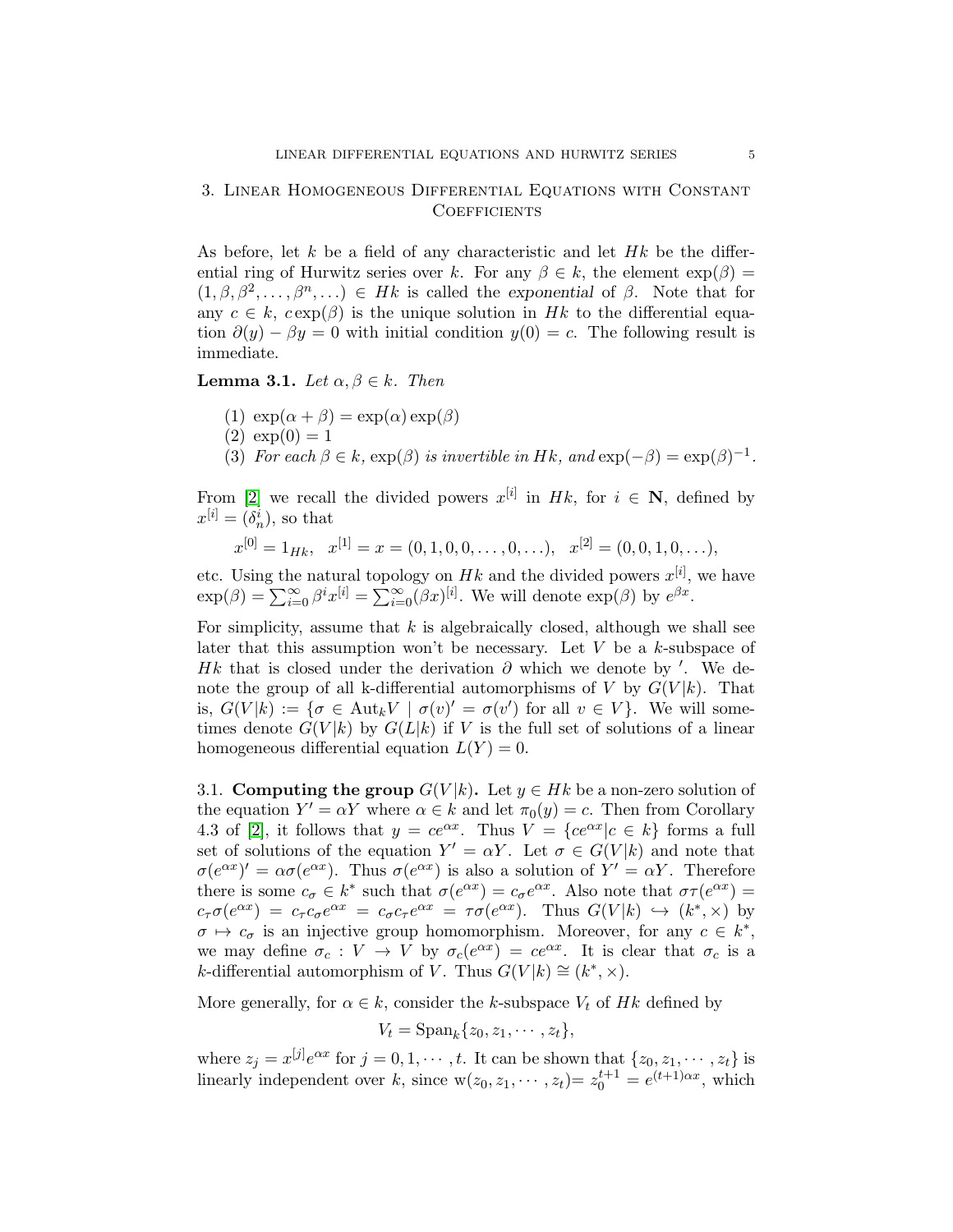is invertible in  $Hk$ . One can construct a linear homogeneous differential equation over  $k$  whose full set of solutions equals  $V_t$ , namely

(6) 
$$
L_t(Y) = \frac{w(Y, z_0, z_1, \cdots, z_t)}{w(z_0, z_1, \cdots, z_t)}.
$$

<span id="page-5-0"></span>**THEOREM 3.2.** Let  $\alpha \in k$  and let  $z_j = x^{[j]}e^{\alpha x}$  for  $j = 0, 1, \dots, t$ . Let  $V_t = Span_k\{z_0, z_1, \cdots, z_t\}.$  Let  $Z_t := (z_0, z_1, \cdots, z_t)$  and let  $I_t$  be the identity matrix of order t. Let  $\mathfrak{u}_t := \begin{pmatrix} 0 & I_t \ 0 & 0 \end{pmatrix} \in M(t+1,k)$  if  $t \geq 1$ , and  $\mathfrak{u}_0 = 0 \in k$ . Then

- (1)  $Z'_t = Z_t(\alpha I_{t+1} + \mathfrak{u}_t).$ (2)  $C_k(I_{t+1} + \mathfrak{u}_t) = C_k(\mathfrak{u}_t) = Span_k\{I_t, \mathfrak{u}_t, \mathfrak{u}_t^2, \cdots, \mathfrak{u}_t^{t-1}\}.$
- (3) Under the basis  $z_0, z_1, \cdots, z_t$ , the group

(7) 
$$
G(V_t|k) \cong \begin{cases} C_k(\mathfrak{u}_t), & \text{if } \alpha \neq 0; \\ C_k(\mathfrak{u}_t) \cap U(t+1,k), & \text{if } \alpha = 0; \end{cases}
$$

where  $U(t + 1, k)$  is the group of all upper triangular matrices in  $GL(t+1,k)$  with 1 on the main diagonal.

*Proof.* Since  $z'_i = \alpha z_i + z_{i-1}$  for all  $i \geq 1$  and  $z'_0 = \alpha z_0$ , it follows that  $Z'_t = Z_t(\alpha I_{t+1} + \mathfrak{u}_t).$ 

A straightforward computation proves (b).

Let  $\sigma \in G(V_t|k)$ . Since  $\sigma(z_j) \in V_t$ , there is an element  $C_{\sigma} \in G$  such that  $\sigma(Z_t) = Z_t C_{\sigma}$ . Therefore

$$
\sigma(Z'_t) = \sigma(Z_t)(\alpha I_{t+1} + \mathfrak{u}_t)
$$
  
= 
$$
Z_t C_{\sigma}(\alpha I_{t+1} + \mathfrak{u}_t)
$$

On the other hand,  $\sigma(Z_t)' = (Z_t C_{\sigma})' = Z_t (\alpha I_{t+1} + \mathfrak{u}_t) C_{\sigma}$ . Since  $\sigma(Z_t)' =$  $\sigma(Z'_t)$ ', we obtain that  $(\alpha I_{t+1} + \mathfrak{u}_t)C_{\sigma} = C_{\sigma}(\alpha I_{t+1} + \mathfrak{u}_t)$ , which is true if and only if  $C_{\sigma} \mathfrak{u}_t = \mathfrak{u}_t C_{\sigma}$ . Thus there is an injective group homomorphism  $\phi$ :  $G(V_t|k) \to C_k(\mathfrak{u}_t)$  given by  $\phi(\sigma) = C_{\sigma}$ . Moreover, if  $\alpha = 0$  then  $z_0 = 1$  and therefore  $\sigma(z_0) = z_0$ . It then follows that  $\phi(G(V_t|k)) \subseteq C_k(\mathfrak{u}_t) \cap U(t+1,k)$ if  $\alpha = 0$ .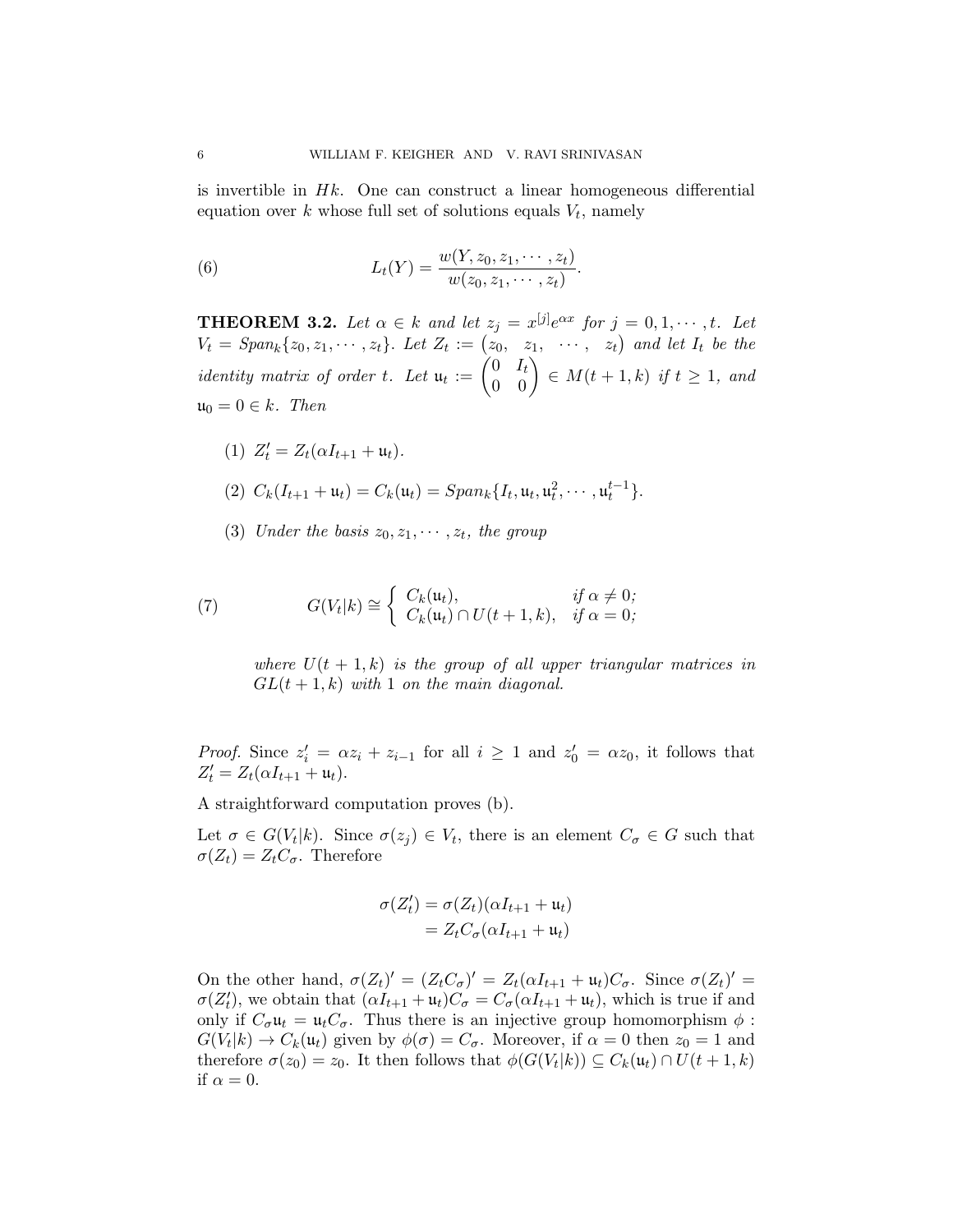To prove that  $\phi$  is surjective in each of the cases  $\alpha = 0$  and  $\alpha \neq 0$ , we first note that for any constants  $c_0, c_1, \dots, c_t \in k$  and  $0 \le j \le t$ 

(8)  
\n
$$
(\sum_{i=0}^{j} c_{j-i}z_i)' = c_j z'_0 + \sum_{i=1}^{j} c_{j-i} z'_i
$$
\n
$$
= \alpha c_j z_0 + \sum_{i=1}^{j} c_{j-i} (\alpha z_i + z_{i-1})
$$
\n
$$
= \sum_{i=0}^{j} \alpha c_{j-i} z_i + \sum_{i=1}^{j} c_{j-i} z_{i-1}.
$$

<span id="page-6-0"></span>Let  $C \in C_k(\mathfrak{u}_t)$  when  $\alpha \neq 0$  and  $C \in C_k(\mathfrak{u}_t) \cap U(t+1,k)$  when  $\alpha = 0$ . Then we may define an automorphism of the  $k$ -vector space  $V_t$  such that  $\sigma_C(Z) = Z\overline{C}$ , that is  $\sigma_C(z_j) = \sum_{i=0}^j c_{j-i} z_i$ . Now from Equation [8](#page-6-0) it can be seen that  $\sigma_C$  is a k-differential automorphism of V. Thus  $G(V_t|k) \cong C_k(\mathfrak{u}_t)$ or  $G(V_t|k) \cong C_k(\mathfrak{u}_t) \cap U(t+1,k)$  depending on whether  $\alpha \neq 0$  or  $\alpha = 0$ respectively.

The following theorem is an immediate consequence of Theorem [3.2](#page-5-0)

<span id="page-6-1"></span>**THEOREM 3.3.** Let  $\alpha_1, \alpha_2, \cdots, \alpha_r \in k$  be distinct elements. For  $t =$  $1, 2, \cdots, r$ , let  $V_t = \text{Span}_k\{z_{j,t} | 0 \leq j \leq m_t\}$  and  $V = \bigoplus_{t=1}^r V_t$ , where  $z_{j,t} = x^{[j]}e^{\alpha_t x}$ . Let  $Z := (z_{0,1}, \cdots, z_{m_1,1}, \cdots, z_{0,r}, \cdots, z_{m_r,r}), I_{m_t}$ be the identity matrix of order  $m_t$  and  $\mathfrak{u}_t := \begin{pmatrix} 0 & I_{m_t} \\ 0 & 0 \end{pmatrix} \in M(m_t + 1, k)$ . Then

(1) 
$$
Z' = Z(S + \mathfrak{u}), \text{ where}
$$

$$
S = \begin{pmatrix} \alpha_1 I_{m_1+1} & 0 & \cdots & 0 \\ 0 & \alpha_2 I_{m_2+1} & \cdots & 0 \\ \vdots & \vdots & \ddots & \vdots \\ 0 & 0 & 0 & \alpha_r I_{m_r+1} \end{pmatrix}, \quad u = \begin{pmatrix} u_1 & 0 & \cdots & 0 \\ 0 & u_2 & \cdots & 0 \\ \vdots & \vdots & \ddots & \vdots \\ 0 & 0 & 0 & u_r \end{pmatrix}.
$$

(2) We have the following group isomorphism

(9) 
$$
G(V|k) \cong \bigoplus_{t=1}^r G(V_t|k).
$$

Since  $z_{0,1}, \dots, z_{m_1,1}, \dots, z_{0,r}, \dots, z_{m_r,r}$  is a basis for V, each of the groups  $G(V_t|k)$  can be computed using Theorem [3.2.](#page-5-0)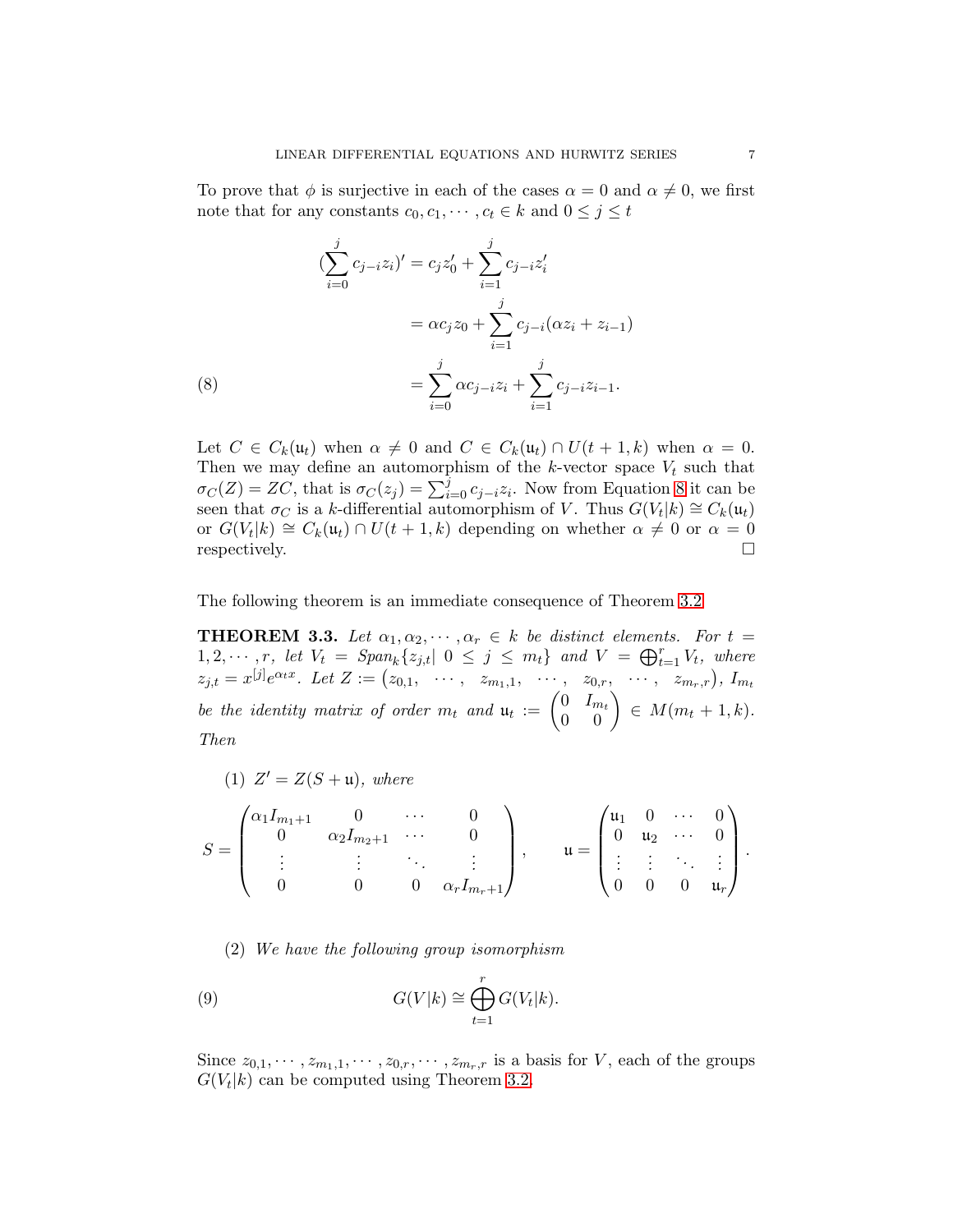3.2. Non-algebraically closed fields. Let  $k$  be a field and let  $k$  denote its algebraic closure. Let  $a_0, \ldots, a_{n-1} \in k$  and consider the monic linear homogeneous differential operator  $L(y) = y^{(n)} + \sum_{i=0}^{n-1} a_i y^{(i)}$ . Then from Proposition [2.1,](#page-1-0) we know that there are  $k$ -linearly independent elements  $y_1, y_2, \dots, y_n \in Hk$  such that  $L(y_i) = 0$  for each i. Let  $Y := (y_1, \dots, y_n)$ and note that  $y_i'$  $i<sub>i</sub>$  is also a solution of  $L(y) = 0$  for each i. Thus, there is a matrix  $B \in M(n,k)$  such that

<span id="page-7-0"></span>
$$
(10) \t\t Y' = YB.
$$

Considering the differential operator  $L(y)$  over the field  $\overline{k}$ , one can factor the characteristic polynomial of the operator  $L(y)$ . Let  $\alpha_1, \alpha_2, \cdots, \alpha_r$  be the distinct roots of the characteristic polynomial in  $k$ . Let  $Z, S, \mathfrak{u}$  be as in Theorem [3.3.](#page-6-1) Then it can be shown that  $V(Z, k) := \text{Span}_{\bar{k}}\{z_1, \dots, z_n\}$  is the set of all solutions of  $L(y) = 0$  in Hk. Let  $V(Y, k) := \text{Span}_k \{y_1, \dots, y_n\}$  and note that  $V(Y, k) \subset V(Z, k)$  and since  $w(y_1, \dots, y_n) \neq 0, y_1, y_2, \dots, y_n$  remain linearly independent over  $\bar{k}$ . Thus  $V(Z,\bar{k}) = V(Y,\bar{k})$ . Let  $\phi: V(Y,\bar{k}) \to V(Z,\bar{k})$ be a map of k-vector spaces such that  $\phi$  maps the ordered basis Y to the ordered basis Z. Then there is a matrix  $T_{\phi} \in GL(n,k)$  such that  $YT_{\phi} = Z$ . Applying  $\phi$  to the Equation [10,](#page-7-0) we obtain

(11)  
\n
$$
Z' = Y'T_{\phi}
$$
\n
$$
= YBT_{\phi}
$$
\n
$$
= ZT_{\phi}^{-1}BT_{\phi}.
$$

Thus we see that  $T_{\phi}^{-1}BT_{\phi} = S + \mathfrak{u}$ . In particular,  $S + \mathfrak{u}$  is the Jordan normal form of B. From the above discussion, we derive the following theorem.

<span id="page-7-1"></span>**Proposition 3.4.** Let k be a field and let  $L(y) = y^{(n)} + \sum_{i=0}^{n-1} a_i y^{(i)}$ , where  $a_i \in k$  for each i. Let  $\alpha_1, \dots, \alpha_r$  be the distinct roots of the characteristic polynomial of  $L(y) = 0$  in  $\overline{k}$ . Let  $Z, S, \mathfrak{u}$  be as in Theorem [3.3](#page-6-1) and let  $A := S + \mathfrak{u}$ . Let  $y_1, y_2, \dots, y_n \in H$ k be k-linearly independent solutions of  $L(y) = 0$  in Hk,  $Y := (y_1, \dots, y_n)$  and let  $Y' = Y'B$  for some  $B \in M(n, k)$ . . Then

(1) 
$$
Span_k \{B^i | 0 \le i \le n-1\} = Span_k \{B^i | 0 \le i \le \infty\}
$$
, where  $B^0 := I$ .  
(2) if  $a_i \ne 0$  then

(2) if 
$$
a_0 \neq 0
$$
 then

$$
G(V|k) \cong C_k(B) = Span_k\{B^i|0 \le i \le n-1\}.
$$

*Proof.* Since  $Y' = YB$ , we have  $B_{\perp}^{n} = -\sum_{i=0}^{n-1} a_{i}B^{i}$ . To prove (1), it is enough to show that  $\{I, B, \cdots, B^{n-1}\}\$ is linearly independent over  $\overline{k}$ . Suppose that  $b_0, \dots, b_{n-1} \in \overline{k}$  and  $\sum_{i=0}^{n-1} b_i B^i = 0$ . Then we have  $\sum_{i=0}^{n-1} b_i Y B^i =$ 0, which implies  $\sum_{i=0}^{n-1} b_i Y^{(i)} = 0$ . Let  $G(y) := \sum_{i=0}^{n-1} b_i y^{(i)}$  and note that  $G(y_i) = 0$  for each  $j = 1, 2, \dots, n$ . Since the order of  $G(y)$  is less than n, we obtain that  $b_i = 0$  for all i. Thus (1) is proved.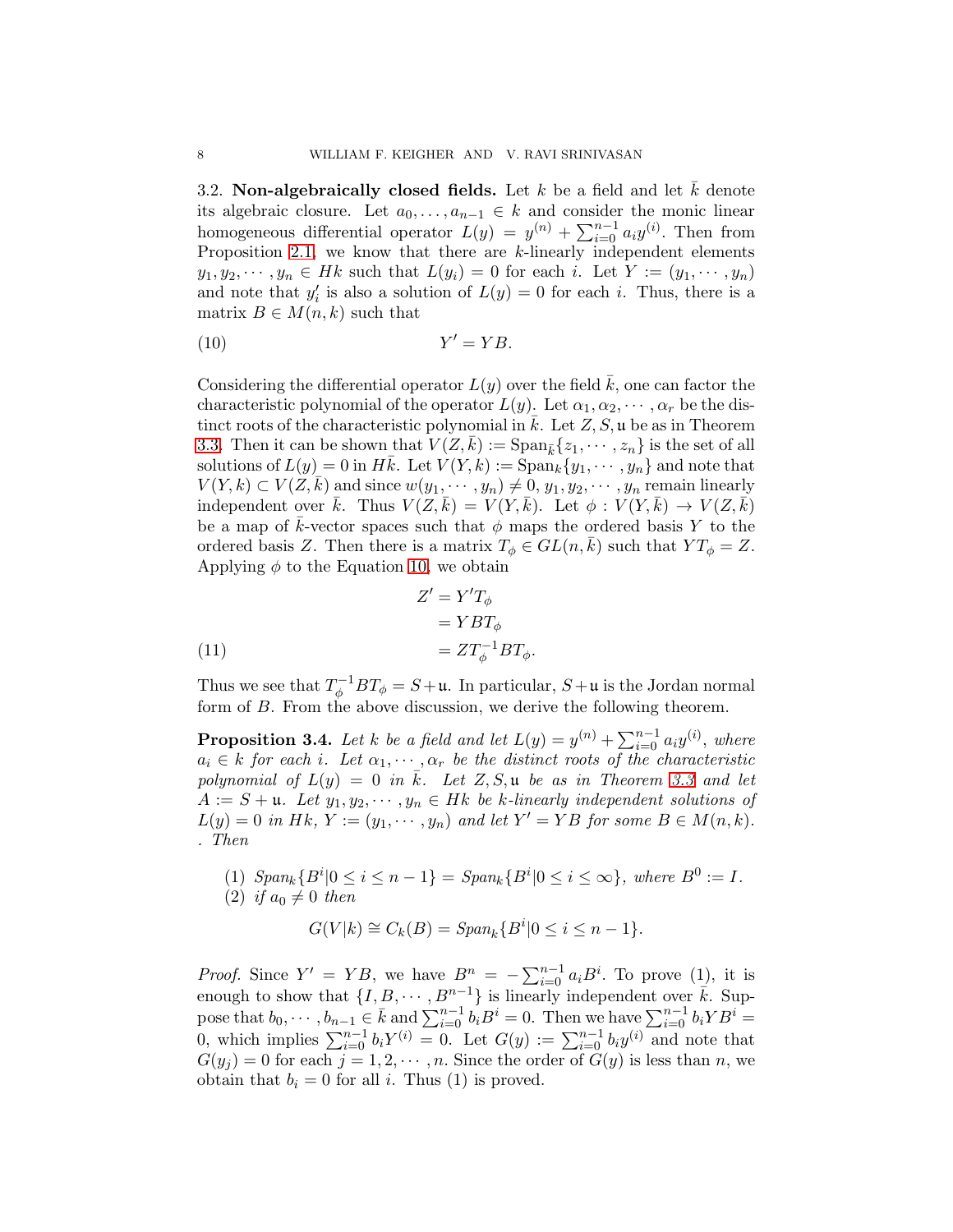It suffices to consider the case when  $r = 1$ . We know from Theorem [3.2](#page-5-0) that  $C_{\bar{k}}(A) = \text{Span}_{\bar{k}}\{I, \mathfrak{u}, \mathfrak{u}^2, \cdots, \mathfrak{u}^{n-1}\}\.$  Let  $T \in GL(n, \bar{k})$  such that  $YT = Z$ . Then since  $C_k(\hat{B}) = TC_{\bar{k}}(A)T^{-1}$ , we see that  $C_{\bar{k}}(B)$  is a  $\bar{k}$ -vector space of dimension n. Now  $B \in C_{\bar{k}}(B)$  will imply that  $C_{\bar{k}}(B) = \text{Span}_{\bar{k}}\{I, B, \cdots, I\}$  $B^{n-1}$ . Since  $\{I, B, \cdots, B^{n-1}\}\$ is  $\overline{k}-$ linearly independent, it follows that  $C_k(B) = C_{\bar{k}}(B) \cap GL(n,k) = \text{Span}_k \{I, B, \cdots, B^{n-1}\}.$ 

<span id="page-8-0"></span>**THEOREM 3.5.** Let k be a field,  $\overline{k}$  be its algebraic closure and let  $L(y) =$  $y^{(n)} + \sum_{i=0}^{n-1} a_i y^{(i)}$ , where  $a_i \in k$  for each i. Let  $\alpha_1, \dots, \alpha_r$  be the distinct roots of the characteristic polynomial of  $L(y) = 0$  in k. Let Z, S, u be as in Theorem [3.3](#page-6-1) and let  $A := S + \mathfrak{u}$ . Let  $y_1, y_2, \dots, y_n \in H$ k be k-linearly independent solutions of  $L(y) = 0$  in Hk,  $Y := (y_1, \dots, y_n)$  and let  $Y' = YB$ for some  $B \in M(n,k)$ .

Then,

(1) if 
$$
a_0 \neq 0
$$
,  
(12)  $G(V|k) \cong C_k(B) = Span_k\{B^i|0 \leq i \leq n-1\}$ ,

<span id="page-8-1"></span>(2) if 
$$
a_0 = 0
$$
,

(13) 
$$
G(V|k) \cong GL(n,k) \cap T \begin{pmatrix} \mathcal{G}_1 & 0 & \cdots & 0 \\ 0 & \mathcal{G}_2 & \cdots & 0 \\ \vdots & \vdots & \ddots & \vdots \\ 0 & 0 & 0 & \mathcal{G}_r \end{pmatrix} T^{-1},
$$

<span id="page-8-2"></span>where  $T \in GL(n,\bar{k})$  such that  $YT = Z$ ,  $\mathcal{G}_i = C_{\bar{k}}(\mathfrak{u}_i) \cap U(m_i + 1, \bar{k})$ for at most one i and in that case  $\alpha_i = 0$  and  $\mathcal{G}_t = C_{\bar{k}}(\mathfrak{u}_t)$  for all other t.

*Proof.* Note that  $C_{\bar{k}}(B) = TC_{\bar{k}}(A)T^{-1}$  and therefore  $C_k(B) = GL(n, k)$  $TC_{\bar{k}}(A)T^{-1}$ . Now the rest of the proof follows from Theorem [3.3.](#page-6-1)

**Remark.** From Theorem [3.2](#page-5-0) (2), we see that  $C_{\bar{k}}(u_t)$  is a commutative linear algebraic group for each  $t, 1 \leq t \leq r$ . Then it follows that  $G(V|k)$  is a commutative linear algebraic group as well. Also, from Theorem [3.5,](#page-8-0) we see that the condition that k be algebraically closed is not needed.

#### 4. Examples

Let  $k$  be a field of any characteristic. In the following examples, we will compute the group  $G(V|k)$ .

**Example 1.** Consider the second order operator  $L(y) = y''$ . Let  $Y = (1, x)$ and note that  $V = \text{Span}_k Y$  consists of all solutions of the equation  $y'' = 0$ . Also note that

$$
Y'=YA,
$$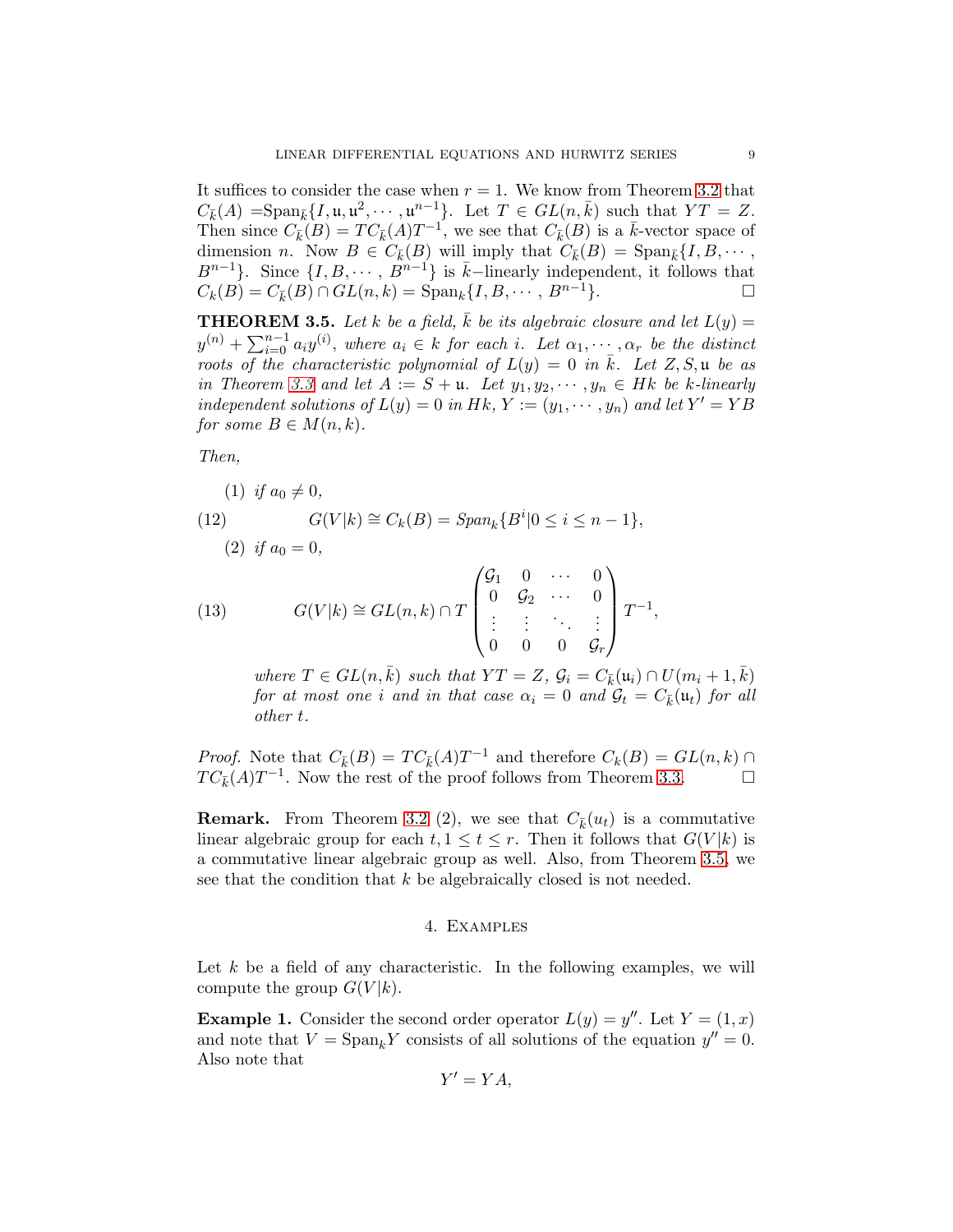where  $A = \begin{pmatrix} 0 & 1 \\ 0 & 0 \end{pmatrix}$ . Applying Theorem [3.3,](#page-6-1) we obtain that the group  $G(V|k) \cong U(2,k).$ 

Example 2. Consider the differential equation

$$
L(Y) = Y'' - Y' - Y.
$$

Let  $Y = (y_1, y_2)$ , where  $y_1 = (1, 0, 1, 1, 2, 3, \dots)$  and  $y_2 = (0, 1, 1, 2, 3, 5, \dots)$ are Fibonacci sequences. Then it can be seen that  $V = \text{Span}_k \{y_1, y_2\}$  consists of all solutions of  $L(y) = 0$ . Since  $a_0 = -1$ , from Equation [12,](#page-8-1) we obtain that

$$
G(V|k) \cong C_k(B)
$$

with respect to the basis Y, where  $B = \begin{pmatrix} 0 & 1 \\ 1 & 1 \end{pmatrix}$ . One can directly compute the centralizer of B and obtain

$$
C_k(B) = \left\{ \begin{pmatrix} \alpha & \beta \\ \beta & \alpha + \beta \end{pmatrix} \in GL(2, k) | \alpha, \beta \in k \right\}
$$

$$
= \text{Span}_k \{ I, B \} \cap GL(2, k).
$$

A note on initial conditions. Let  $a_0, \ldots, a_{n-1} \in k$  and consider the monic linear homogeneous differential operator  $L(y) = y^{(n)} + \sum_{i=0}^{n-1} a_i y^{(i)}$ ,  $y \in$ Hk. Let  $y_1, y_2, \dots, y_n \in H$ k be k-linearly independent elements such that  $L(y_i) = 0$  and that  $\pi_{i-1}(y_j) = \delta_i^j$  $i<sub>i</sub>$  for each  $i, j = 1, 2, \cdots, n$ . Let  $Z :=$  $(z_1, z_2, \dots, z_n)$ , where  $\{z_1, \dots, z_n\}$  is set of linearly independent solutions of  $L(y) = 0$  in Hk. Let  $Y = (y_1, y_2, \dots, y_n)$  and  $Z = (z_1, z_2, \dots, z_n)$ . Then it follows, from the uniqueness of solutions subject to initial conditions, that for

(14) 
$$
T := \begin{pmatrix} \pi_0(z_1) & \pi_0(z_2) & \cdots & \pi_0(z_n) \\ \pi_1(z_1) & \pi_1(z_2) & \cdots & \pi_1(z_n) \\ \vdots & \vdots & \vdots & \vdots \\ \pi_{n-1}(z_1) & \pi_{n-1}(z_2) & \cdots & \pi_{n-1}(z_n) \end{pmatrix}
$$

we have  $YT = Z$ . This observation along with Equation [13,](#page-8-2) enables us to compute the group  $G(V|k)$  with respect to the basis Y.

**Example 3.** Consider the operator  $L(Y) = Y''' - 3Y'' + 3Y' - Y$  and let  $Y = (y_1, y_2, y_3)$  be linearly independent solutions of  $L(Y) = 0$  with initial conditions  $\pi_{i-1}(y_j) = \delta_i^j$  $i<sub>i</sub>$  for each  $i, j = 1, 2$  and 3. Let  $B =$  $\sqrt{ }$  $\overline{1}$ 0 1 0 0 0 1 1 −3 3  $\setminus$  $\overline{1}$ and note that  $Y' = YB$ . From Proposition [3.4,](#page-7-1) it follows that

(15) 
$$
G(V|k) \cong C_k(B)
$$

$$
= \text{Span}_{\bar{k}} \{I, B, B^2\} \cap GL(3, k)
$$